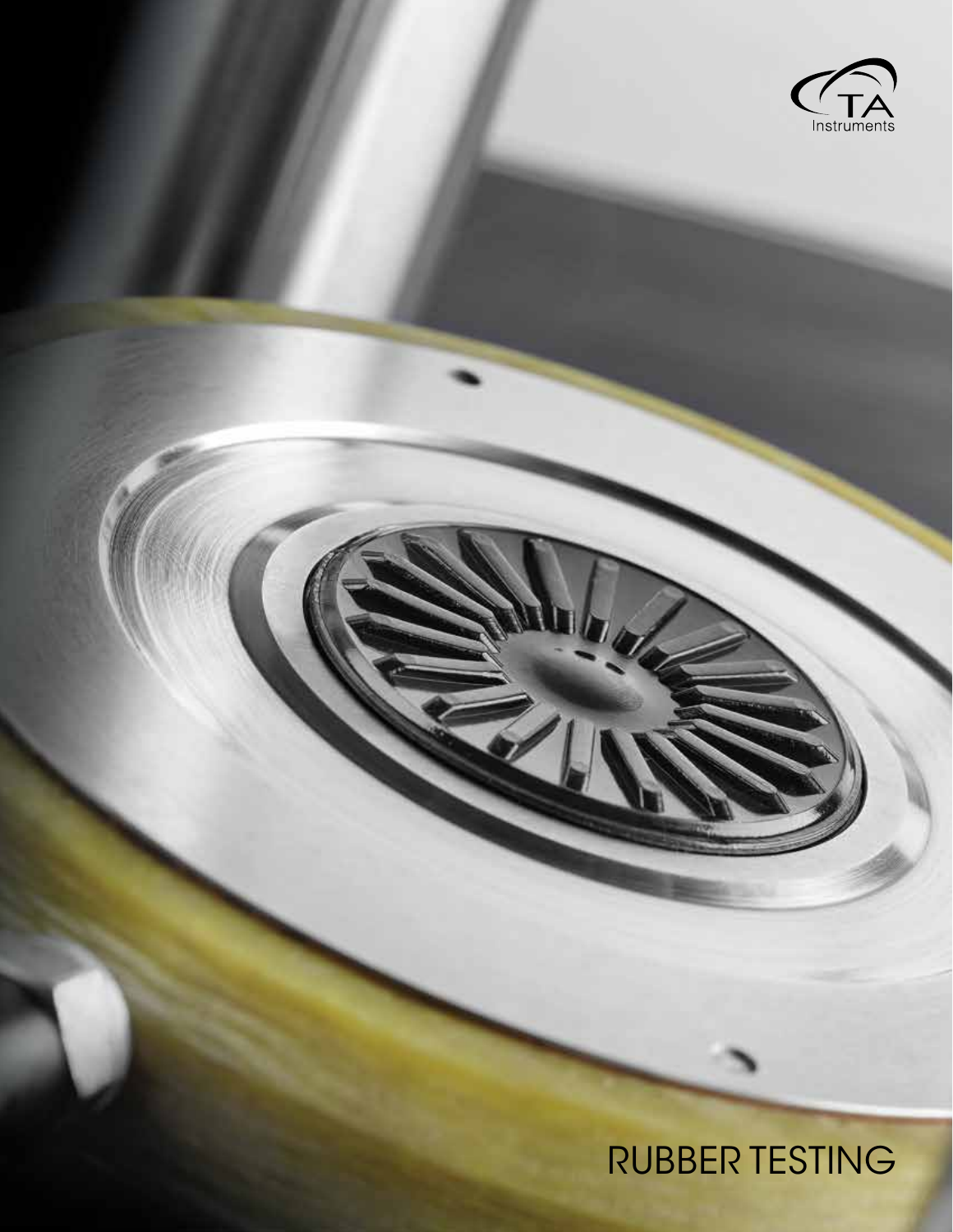## Rubber Testing

| <b>Rubber Process Analyzer</b> | 4  |
|--------------------------------|----|
| Moving Die Rheometer           | 8  |
| <b>Mooney Viscometer</b>       | 10 |
| Technology                     | 12 |
| Sample Cutter                  | 17 |
| Automation                     | 18 |
| Density                        | 20 |
| Hardness                       | 22 |
| Software                       | 24 |
| Applications                   | 26 |
|                                |    |

New Castle, DE USA Lindon, UT USA Hüllhorst, Germany Wetzlar, Germany Shanghai, China Beijing, China Tokyo, Japan Seoul, South Korea Taipei, Taiwan Bangalore, India Sydney, Australia Guangzhou, China Eschborn, Germany Brussels, Belgium

Etten-Leur, Netherlands Paris, France Elstree, United Kingdom Barcelona, Spain Milano, Italy Warsaw, Poland Prague, Czech Republic Sollentuna, Sweden Copenhagen, Denmark Chicago, IL US A São Paulo, Brazil Mexico City, Mexico Montreal, Canada



# tainstruments.com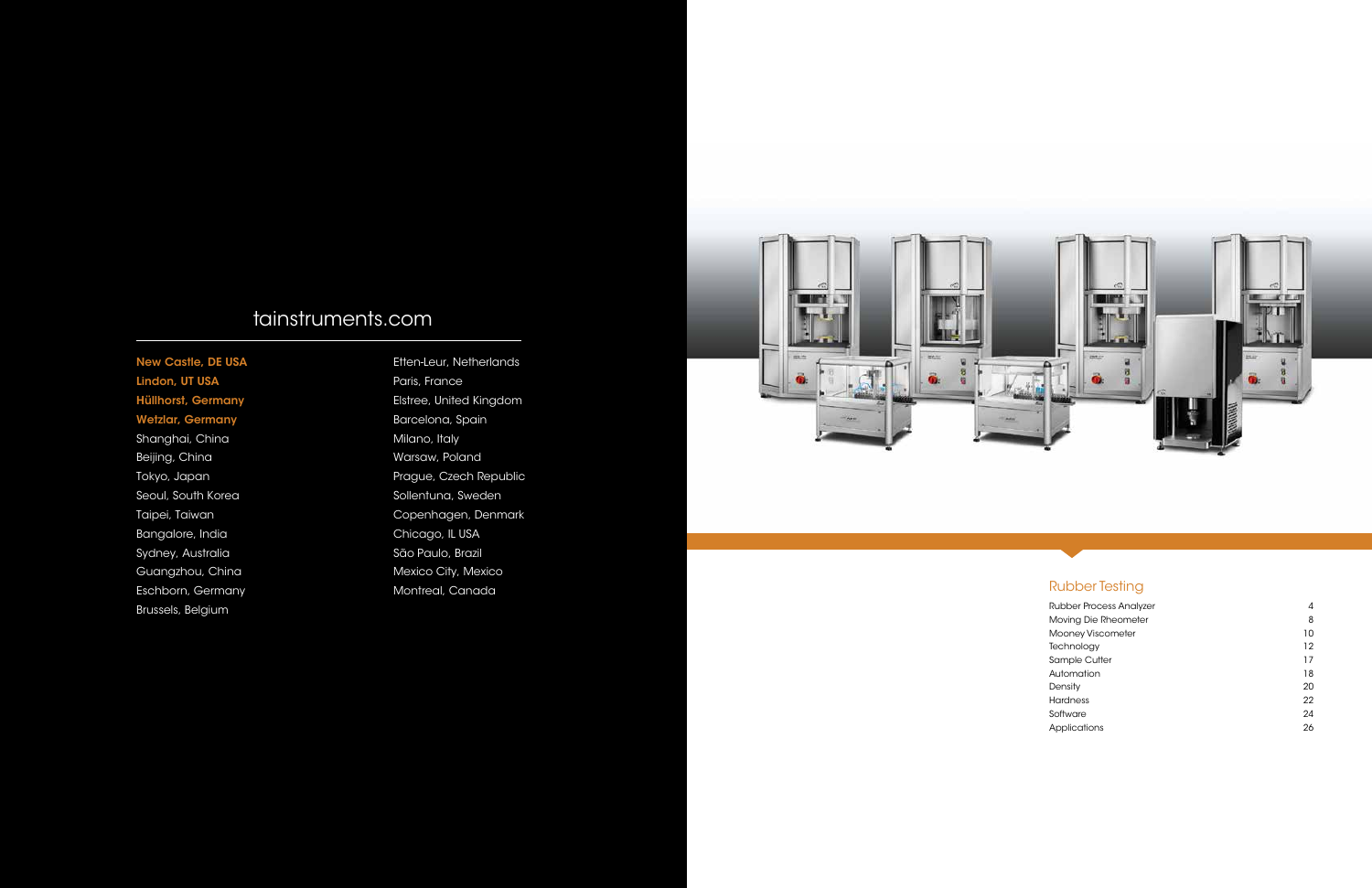TA Instruments introduces a complete line of new instruments for the measurement of rheological and physical properties of polymers, rubber and rubber compounds at all stages of manufacture. The new rubber testing instruments include a Rubber Process Analyzer (RPA), Moving Die Rheometer (MDR), Mooney Viscometer, Automated Density Tester and Automated Hardness Tester.

All TA Instruments rubber testing systems are manufactured to exacting mechanical standards and with the latest measurement technology for the most accurate, reliable, and reproducible data available. Available automation systems allow for maximum unattended laboratory productivity in all test environments. Relevant ASTM, DIN, and ISO standards are easily met, as are demands for advanced testing, making these instruments the ideal choice for quality control, analytical, and research needs.

As the world leader in viscoelastic measurements for over forty years, TA Instruments brings technical expertise in making the most accurate physical property measurements and provides a world-renowned global support network.



# Rubber Testing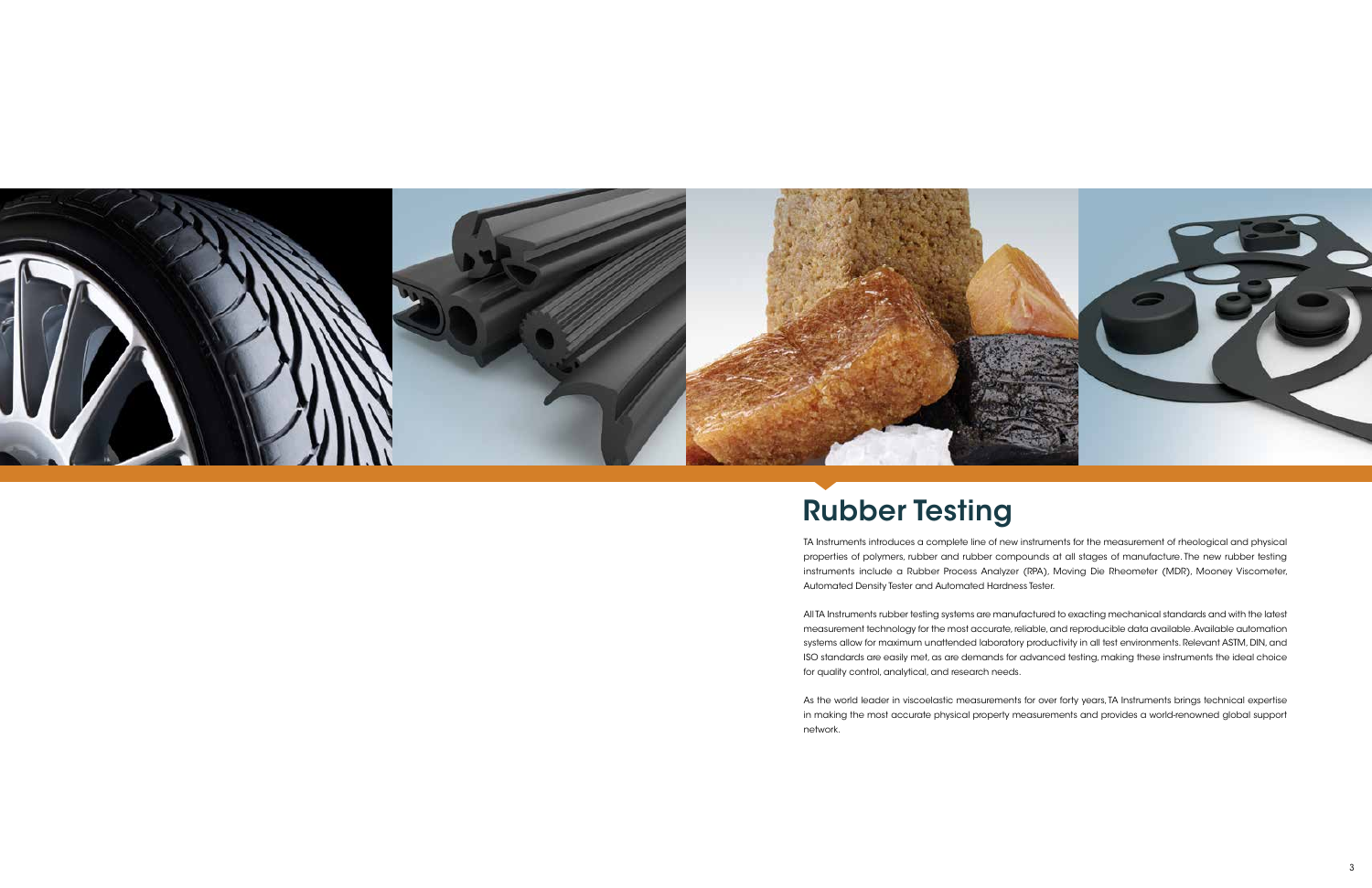Density testing is made simple with the TA Instruments fully Automated Density Tester. This fully programmable, automated system measures the density of cured rubber materials using the finite difference (buoyancy) method. Active measurement of the fluid temperature increases accuracy by accounting for small changes in the density of the immersion fluid with temperature.

### **Specifications**





| Test method                           | Finite Difference (buoyanc<br><b>ISO 2781</b><br><b>ASTM D1817</b> |
|---------------------------------------|--------------------------------------------------------------------|
| Sample diameter                       | $30 - 45$ mm                                                       |
| Sample thickness                      | $3 - 6$ mm                                                         |
| Measurement range                     | $< 1.0$ g/cm <sup>3</sup> to 2.5 g/cm <sup>3</sup>                 |
| Autosampler capacity                  | 20                                                                 |
|                                       | 30 (optional)                                                      |
| <b>Fluid Temperature Measurements</b> | Standard                                                           |

### The finite difference method for density measurement relies on the measurement of sample weight dry, and immersed in a fluid, usually water. The difference between the dry and immersed weight is used with the known density of the fluid to calculate the volume of the specimen to a high degree of accuracy, irrespective of geometry.

A double gripper and carriage system is used to guarantee that dry weight values are entirely uninfluenced by system moisture or crosscontamination. Each sample is fully wetted by a user-defined number of separate immersions prior to immersed-mass measurement. This prevents error brought about by incomplete wetting and improves both accuracy and precision.

# Walk-away Automation

Sequential, reliable, and unattended density measurements are made using an automatically fed sample tray with 20 or 30 sample capacity. This true walk-away automation is enhanced with softwaredriven test set-up, data collection, and pass/fail criteria.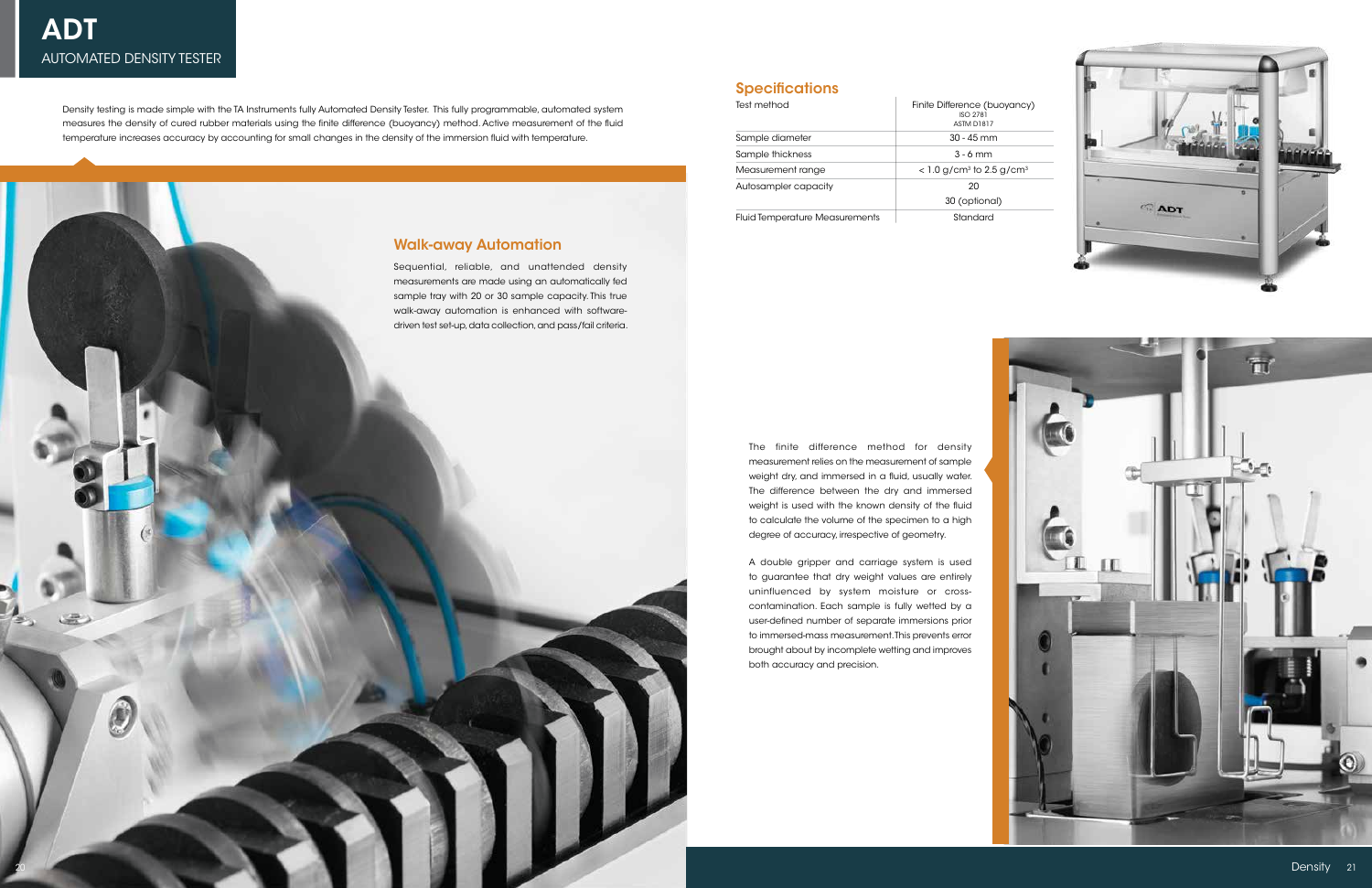The AHT Automated Hardness Tester streamlines the measurement of Shore A hardness for cured rubber materials. This fully programmable, automated system measures the hardness of cured rubber materials according to all international standards for Shore A hardness. Each measurement involves the determination of a user-defined number of single point Shore A values. The individual readings, mean and median of this set are reported for each sample.

### Reliable Automation

An automatic sample feed with 20-sample capacity provides sequential, reliable, unattended measurements. An optional 30-sample upgrade extends automation to even larger sample sets. Software-driven test set-up, data collection, and pass/fail criteria make the AHT Automated Hardness Tester a truly automated system.



### **Specifications**

Test method

| Shore A<br><b>ISO 868</b><br><b>ASTM D2240</b><br><b>ISO 7619</b><br>NFT 51-174<br><b>BSI BS 903-A26</b> |
|----------------------------------------------------------------------------------------------------------|
| $30 - 45$ mm                                                                                             |
| $4 - 6$ mm                                                                                               |
| Hardened steel rod                                                                                       |
| Truncated 35° cone                                                                                       |
| 0.79 mm diameter                                                                                         |
| 0 - 100 Shore A                                                                                          |
| Contact pressure, pressure weight: 12.5 N                                                                |
| Spring Force: 8.065 N                                                                                    |
| 0.1 Shore                                                                                                |
| 20                                                                                                       |
| 30 (optional)                                                                                            |

|                      | <b>ISO 868</b>                            |
|----------------------|-------------------------------------------|
|                      | ASTM D2240                                |
|                      | <b>ISO 7619</b>                           |
|                      | NFT 51-174                                |
|                      | <b>BSI BS 903-A26</b>                     |
| Sample diameter      | $30 - 45$ mm                              |
| Sample thickness     | $4 - 6$ mm                                |
| Indenter             | Hardened steel rod                        |
|                      | Truncated 35° cone                        |
|                      | 0.79 mm diameter                          |
| Measurement range    | 0 - 100 Shore A                           |
| Pressing force       | Contact pressure, pressure weight: 12.5 N |
|                      | Spring Force: 8.065 N                     |
| Resolution           | 0.1 Shore                                 |
| Autosampler capacity | 20                                        |



Shore A hardness measurements are based on the precise application of force and the subsequent measurement of probe displacement.

A 12.5 N weight is applied to the measurement device that consists of a hardened steel probe of a prescribed shape. The measurement is performed multiple times, with the sample being rotated automatically between measurements to ensure representative sampling. The individual values, and the mean and median for the specimen are reported for each sample.

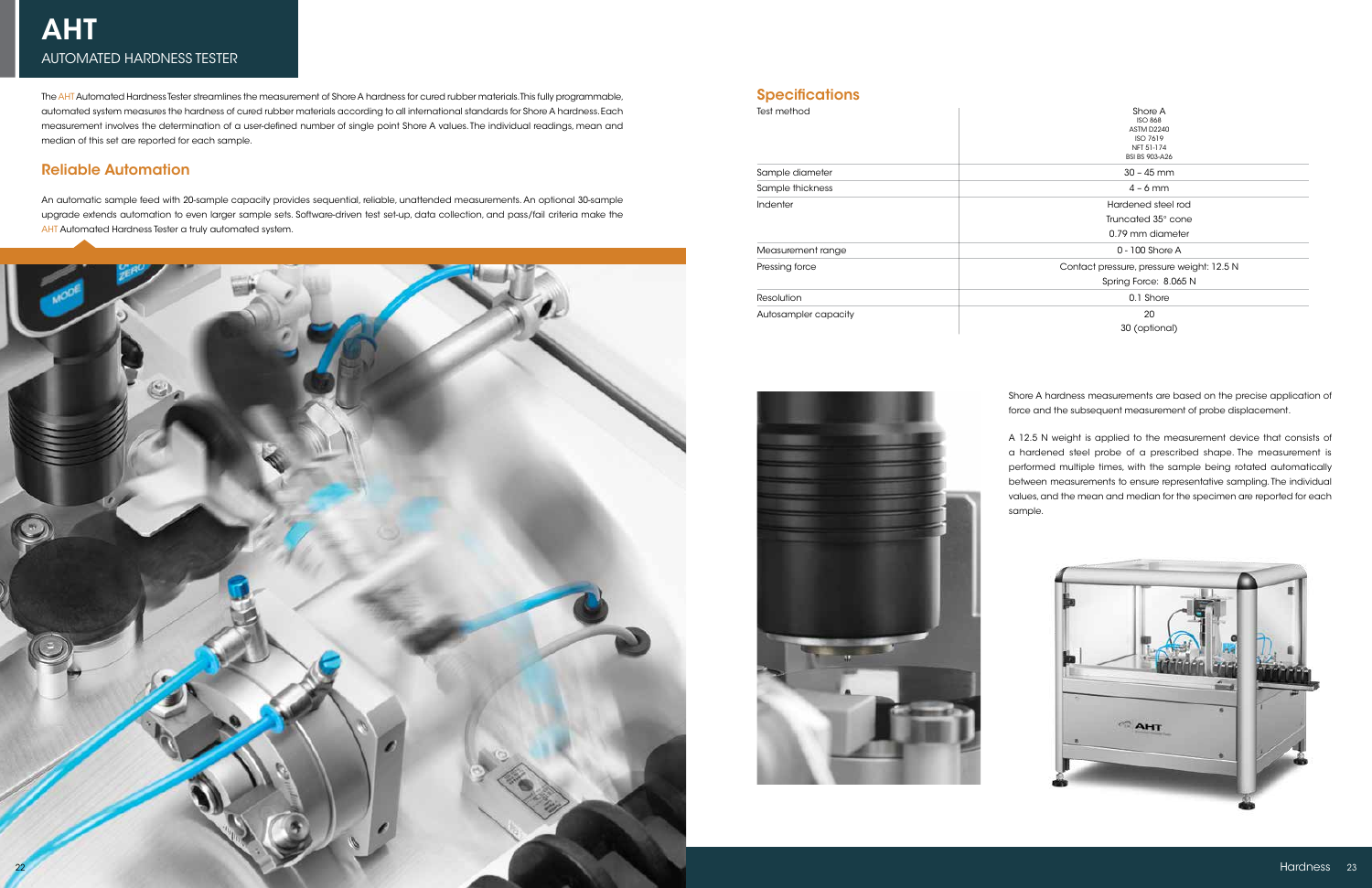# scarabaeus software

The Scarabaeus Software for instrument control and data analysis is a powerful and versatile system for programming experiments, providing quick feedback of results, and managing data from all rubber testing instruments. The Scarabaeus Software was developed with customers from the rubber industry and is designed to meet the specific need of production and research.

### Quick Operator Feedback

Qualification of multiple lots of similar materials is made easy with quick operator feedback. Predefined test parameters with tolerances can be assigned for a given material. Upon completion of a test, a simple pass/fail indicator shows whether the specimen falls within the acceptable limits for the selected material, allowing meaningful decisions to be made quickly and easily.

# Advanced Data Analysis and Modeling: Curing Kinetics

Isothermal curing data at multiple temperatures can be analyzed according to a rubber-specific methodology to determine curing kinetics parameters. This modeling system can determine:

Pre-cure Viscoelaastic Properties

Final Viscoelaastic Properties

## Simple Instrument Control, Flexible Programming

Instrument control software is preloaded with test programs for the most common experiment types, enabling simple operation by new users. Multi-step tests can be easily programmed to collect many types of data from a single specimen, or to mimic an industrial curing or other processing sequence.

### Statistical Process Control

Test data is readily converted into actionable information for process control and manufacturing. Automated data analysis can be programmed based on typical performance metrics, such as minimum and maximum torque, scorch times, conversion times, and more. These data are compared against user-defined limits and are used to track processes using histograms, control charts, and summary reports.





Time

Non-Isothermal Curing

Temperature Strain Frequency

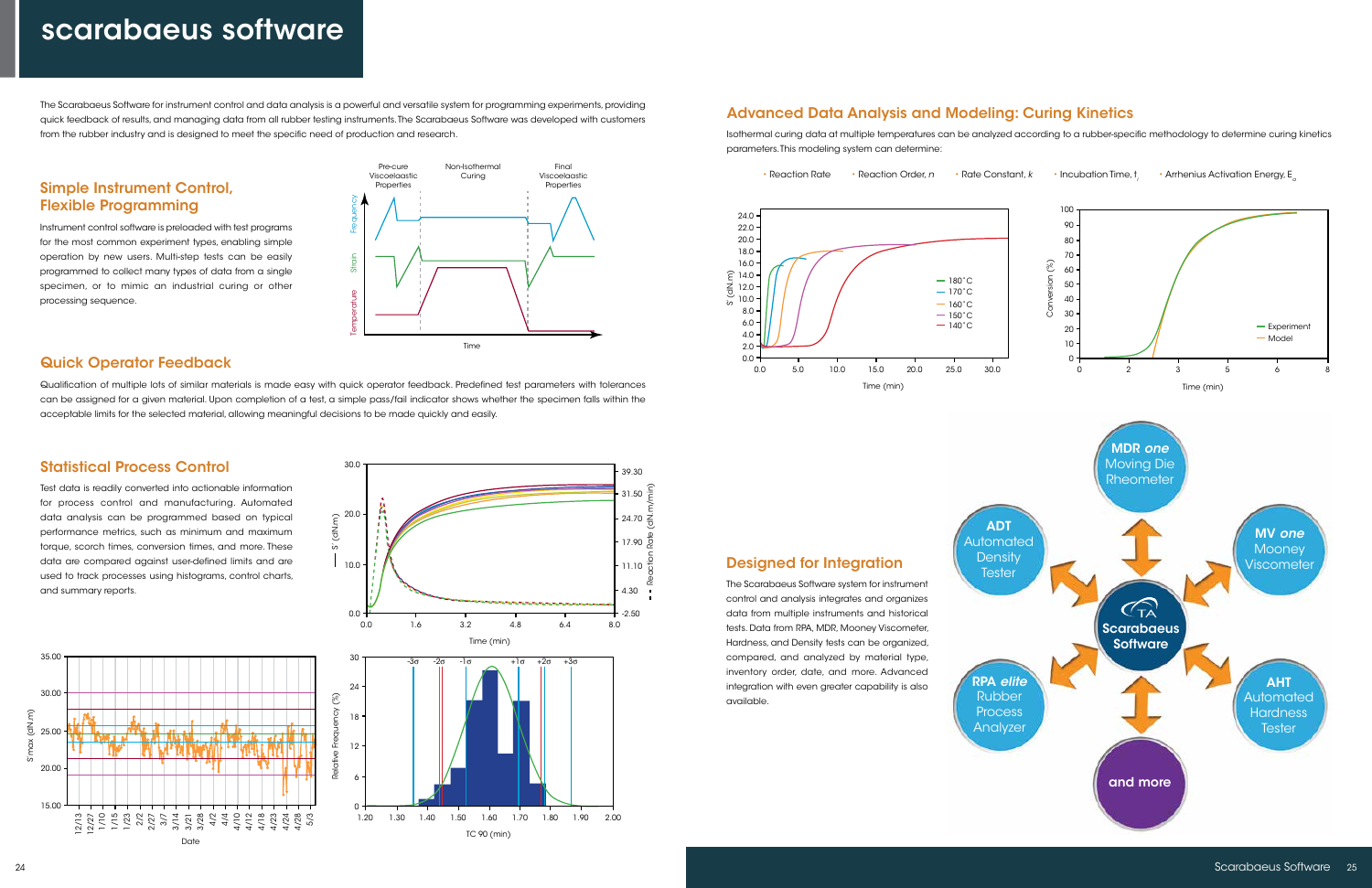32



# partner for success

ADVANCED RUBBER CHARACTERIZATION

- Initial Installation & Training
- Local Service
- TechTip Videos
- Theory and Applications Courses
- eTraining
- Hands-On Training Courses

## Focus, Innovation

TA Instruments is committed to designing, manufacturing, and delivering high value analytical instrumentation based around a few core measurements. We strive for the most accurate and precise measurement of temperature, mass, displacement, and force. These four components form the foundation of a wide array of analytical techniques.





## Global Support

TA Instruments has a reputation for product innovation and quality. Combined with our dedication to support, it's easy to see why TA Instruments enjoys outstanding customer loyalty. Service is a cornerstone of the support we provide our customers every day. The vast array of training products ensures that our customers utilize their instruments effectively, maximizing return on investment. To provide this support, TA Instruments has assembled the largest worldwide team of service and support professionals in the industry. With direct support staff in 23 countries and 5 continents, TA Instruments can extend its exception support to you, wherever you are.

Others promise good support. Talk to our customers and learn how TA Instruments consistently delivers exceptional support.

### DSC TGA TGA DMA DMA Dielectric Thermal Conductivity Rheometers



- Curing profiles and kinetics
- Residual cure
- Phase transitions
- Oxidation Induction Time





- Compositional analysis
- Thermal Stability
- Evolved Gas Analysis by Mass Spec or FTIR
- Decomposition kinetics



- Final viscoelastic properties
- Finished part analysis
- Phase Transitions
- Filler effects



- Dieletric Properties
- Filler networks
- High frequency relaxation
- Phase transitions
- rheometer systems



- 
- 



• Compatible with DMA or



- Highly accurate, simple measurement
- Cure process modeling



- Heat dissipation
- 
- High sensitivity rheology
- Solutions, polymers, coatings
- -160 ˚C to 600 ˚C
- Many sample types
- Complementary accessories